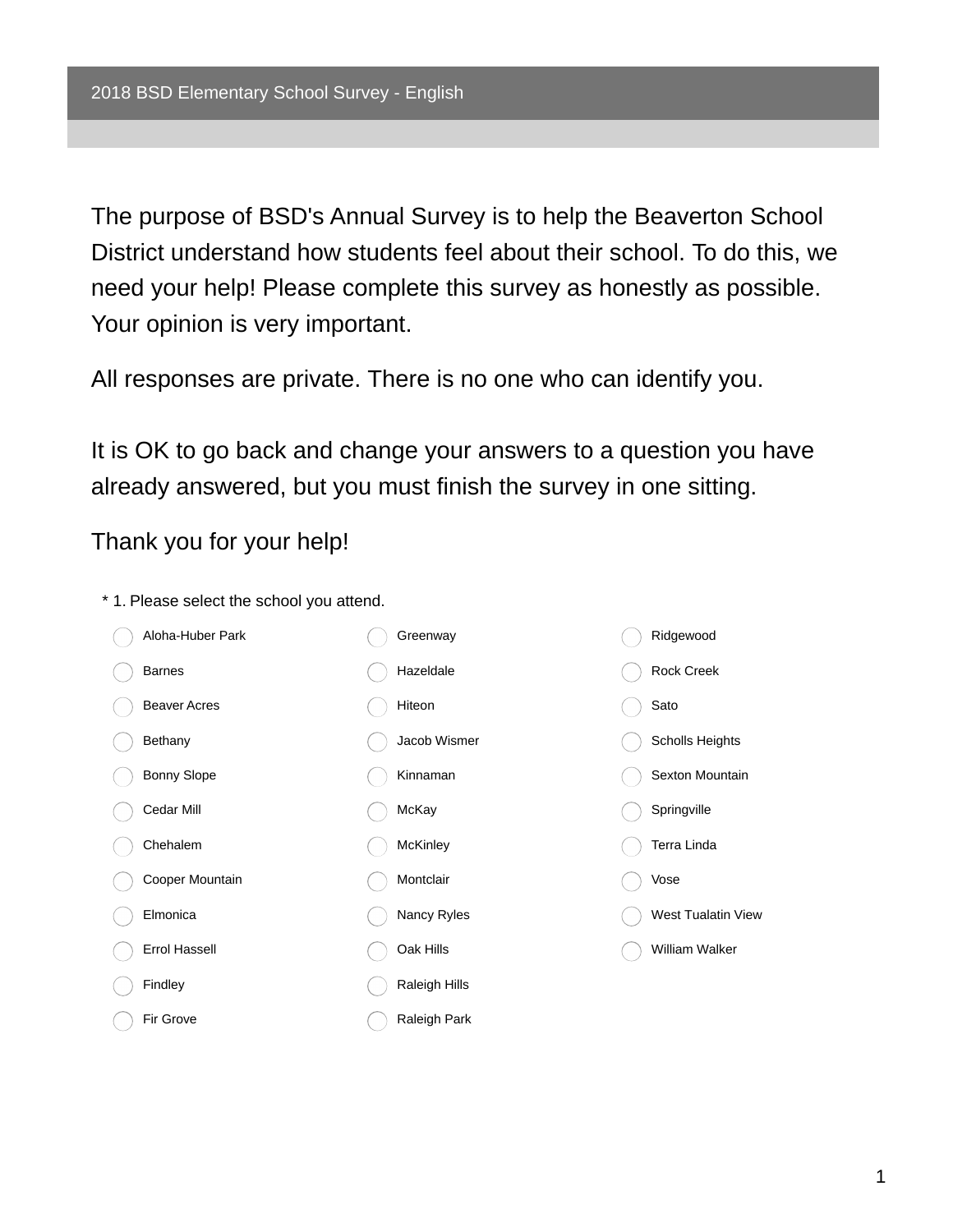#### 2. What grade are you in?

4th

5th

2018 BSD Elementary School Survey - English

3. This year at school...

|                                                                                                                   | <b>Strongly Agree</b> | Agree | <b>Disagree</b> | <b>Strongly Disagree</b> |
|-------------------------------------------------------------------------------------------------------------------|-----------------------|-------|-----------------|--------------------------|
| I feel welcome and<br>accepted at this school.                                                                    |                       |       |                 |                          |
| I generally feel safe at<br>my school.                                                                            |                       |       |                 |                          |
| There is at least one<br>adult at school who<br>really cares about me.                                            |                       |       |                 |                          |
| There is at least one<br>adult who knows me<br>well enough that I might<br>ask them to help me<br>make decisions. |                       |       |                 |                          |

#### 4. Do you agree or disagree with the following statement?

# I set goals for my learning this year.

| Strongly Agree | Agree | Disagree | Strongly Disagree |
|----------------|-------|----------|-------------------|
|                |       |          |                   |

#### 2018 BSD Elementary School Survey - English

5. I am on track to meet my learning goals.

| <b>Strongly Agree</b>                       | Agree | <b>Disagree</b> | <b>Strongly Disagree</b> | I do not know |
|---------------------------------------------|-------|-----------------|--------------------------|---------------|
|                                             |       |                 |                          |               |
|                                             |       |                 |                          |               |
| 2018 BSD Elementary School Survey - English |       |                 |                          |               |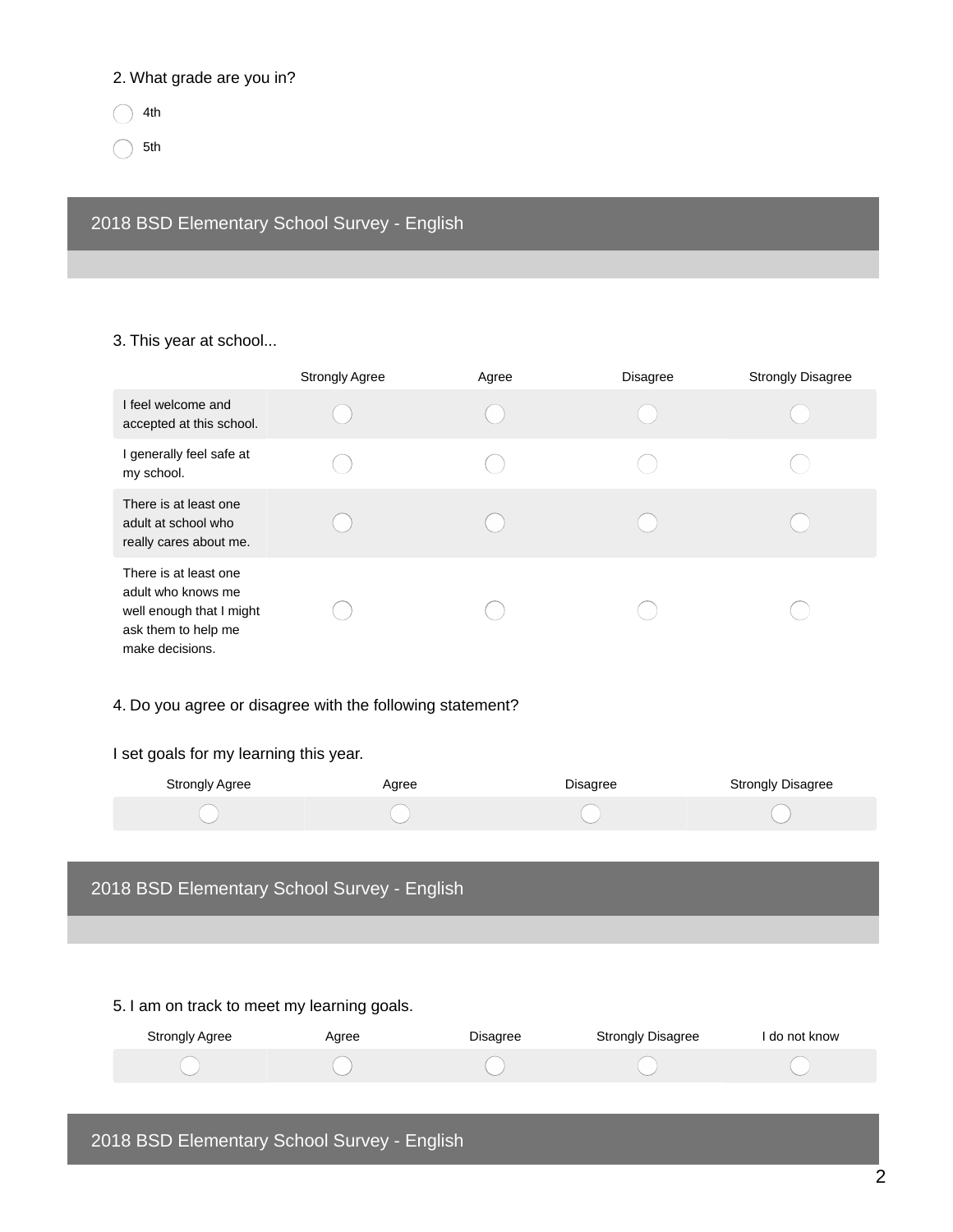# 6. Do you agree or disagree that...

|                                                                                                     | <b>Strongly Agree</b> | Agree | <b>Disagree</b> | <b>Strongly Disagree</b> |
|-----------------------------------------------------------------------------------------------------|-----------------------|-------|-----------------|--------------------------|
| My teacher talks to me<br>about learning targets.                                                   |                       |       |                 |                          |
| I understand what I am<br>supposed to be learning<br>in class.                                      |                       |       |                 |                          |
| My school work is<br>challenging for me.                                                            |                       |       |                 |                          |
| I receive personal<br>feedback from my<br>teacher on how I can<br>improve my school<br>performance. |                       |       |                 |                          |
| I get help with my work<br>when I need it.                                                          |                       |       |                 |                          |

### 7. Do you agree or disagree that...

|                                     | <b>Strongly Agree</b> | Agree | <b>Disagree</b> | <b>Strongly Disagree</b> | do not know |
|-------------------------------------|-----------------------|-------|-----------------|--------------------------|-------------|
| My teachers believe I<br>can learn. |                       |       |                 |                          |             |

#### 8. During math...

|                                                                                              | Yes | No |
|----------------------------------------------------------------------------------------------|-----|----|
| I am given opportunities<br>to problem-solve and<br>communicate my<br>mathematical thinking. |     |    |
| My teacher teaches me<br>how to solve math<br>problems in multiple<br>ways.                  |     |    |

# 2018 BSD Elementary School Survey - English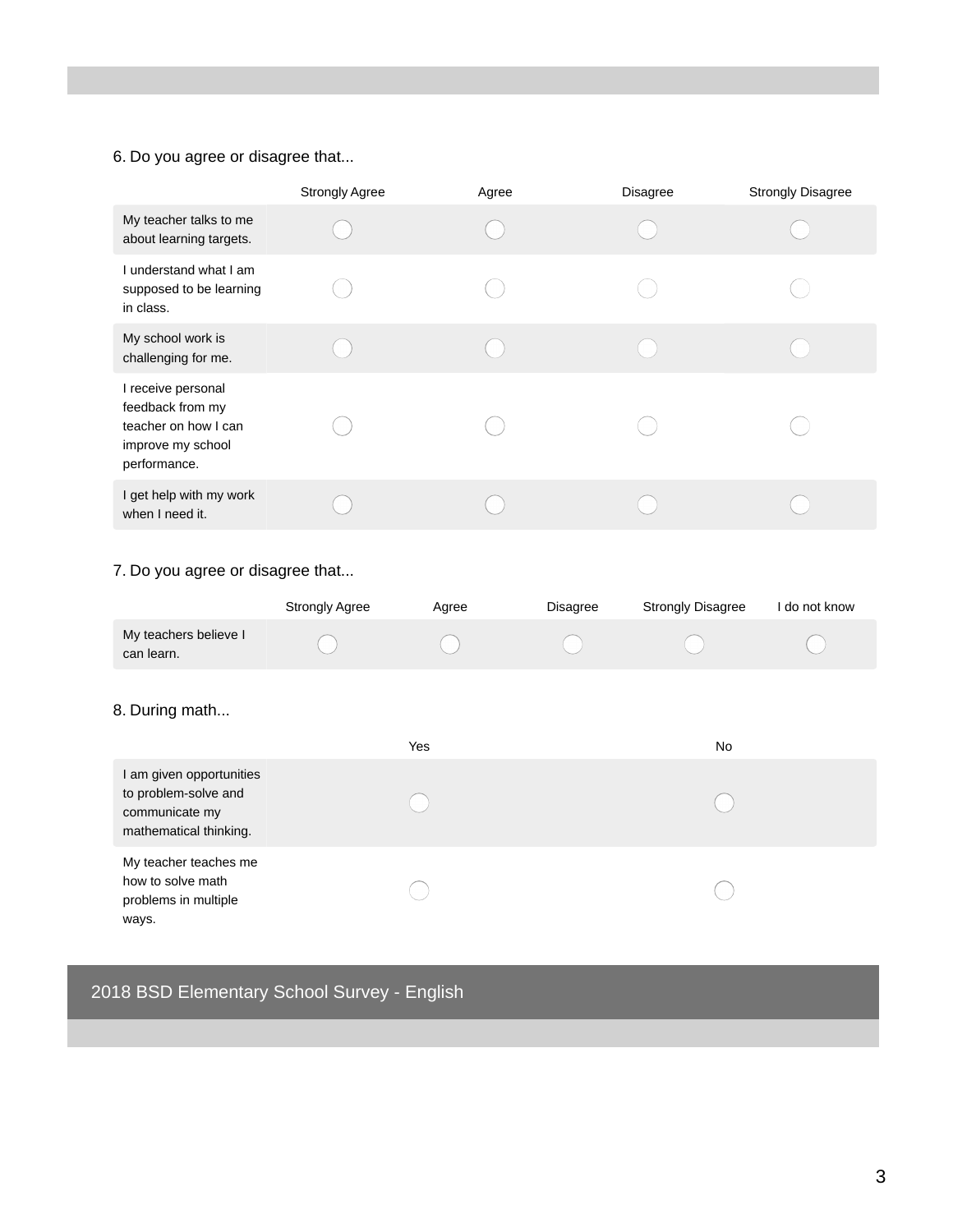9. **Students** here treat other students nicely and with respect, no matter...

|                                                            | <b>Strongly Agree</b> | Agree | <b>Disagree</b> | <b>Strongly Disagree</b> |
|------------------------------------------------------------|-----------------------|-------|-----------------|--------------------------|
| The language they<br>speak, or the color of<br>their skin. |                       |       |                 |                          |
| Whether their parents<br>are rich or poor                  |                       |       |                 |                          |
| 10. My school is clean and neat                            |                       |       |                 |                          |
|                                                            | <b>Strongly Agree</b> | Agree | <b>Disagree</b> | <b>Strongly Disagree</b> |
| In general                                                 |                       |       |                 |                          |
| In the bathrooms                                           |                       |       |                 |                          |

| 2018 BSD Elementary School Survey - English |
|---------------------------------------------|
|                                             |

One reason students sometimes don't feel safe is that they get bullied by other students.

Bullying is when someone is being hurt either by words or actions on purpose. It usually happens more than once. The student being hurt feels bad because of it and has a hard time stopping what is happening to them.

*Adapted from http://www.pacerkidsagainstbullying.org/kab/what-is-bullying/*

11. I have been bullied at school this year.

A lot

A little

Not at all

12. I have been bullied on the way to or from school this year.

A lot

A little

Not at all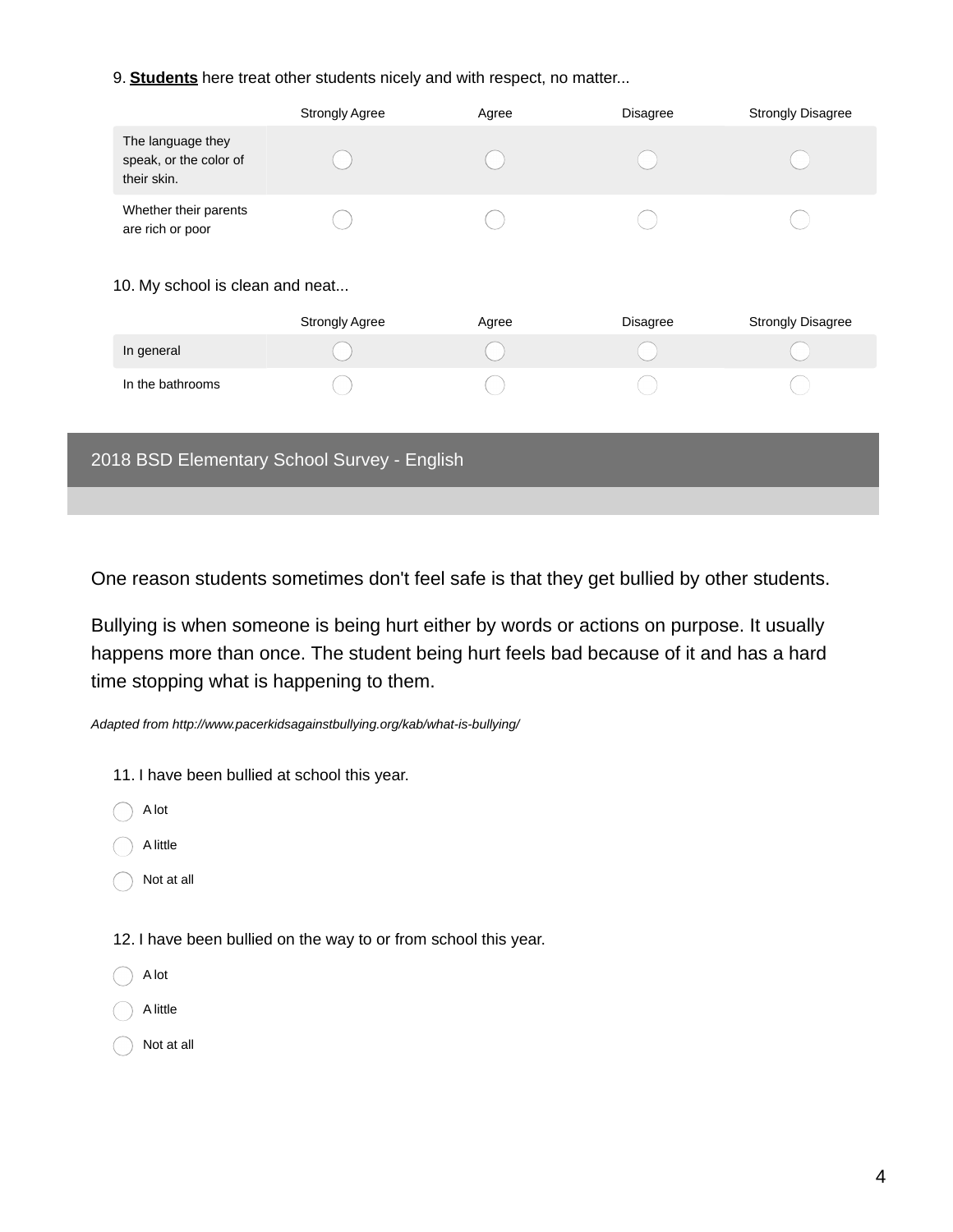13. I have been bullied online (for example on Twitter, Facebook, or gaming, etc.) this year.

A lot

A little

Not at all

## 2018 BSD Elementary School Survey - English

#### **Technology**

14. My school has the necessary technology available to support my learning.

- Strongly Agree
- Agree
- Disagree
- Strongly Disagree

15. How are you able to get on the internet outside of school, whether you are on a computer, chromebook, tablet, or phone? Please check all that apply.

| Internet connection at home                            |
|--------------------------------------------------------|
| Mobile phone                                           |
| Public library                                         |
| Coffee shops/restaurants (Starbucks, McDonald's, etc.) |
| Friends' houses                                        |
| I am not able to access the internet outside of school |
| Other (please specify)                                 |
|                                                        |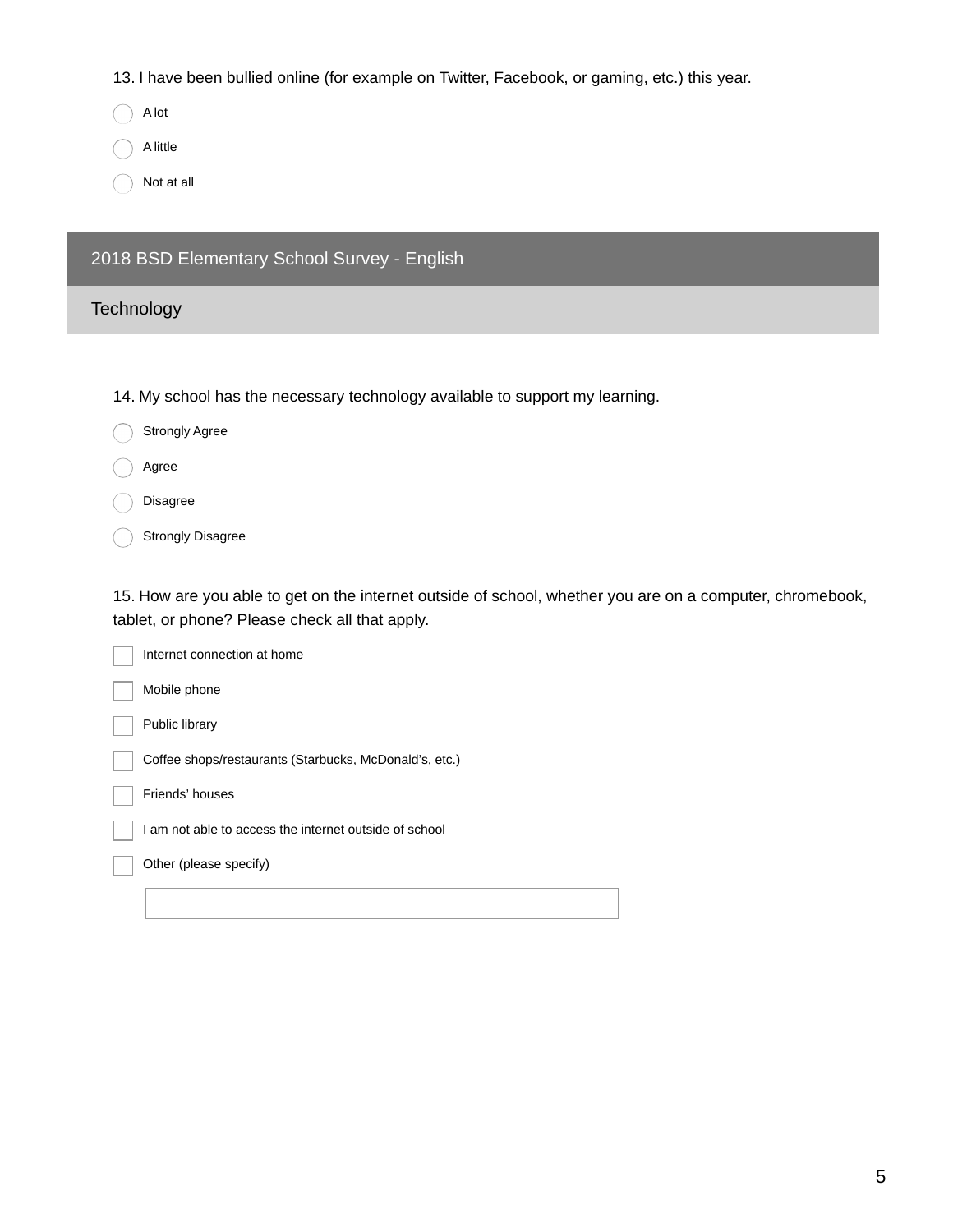16. Which devices can you use at home? (Check all that apply.)

| Laptop                                      |
|---------------------------------------------|
| Chromebook                                  |
| Phone                                       |
| iPod                                        |
| iPad or Tablet                              |
| I do not have electronic devices at home.   |
| Other (please name)                         |
|                                             |
|                                             |
| 2018 BSD Elementary School Survey - English |

# **What if you could give your school a report card?**

17. What grade would you give your school?

 $\bigcap$  A

 $\bigcap$  B

 $\bigcap$  c

 $\bigcap$  D

 $\bigcirc$  F

18. What do you like about your school?

19. What would you like to change about your school?

2018 BSD Elementary School Survey - English

Optional Demographics Questions